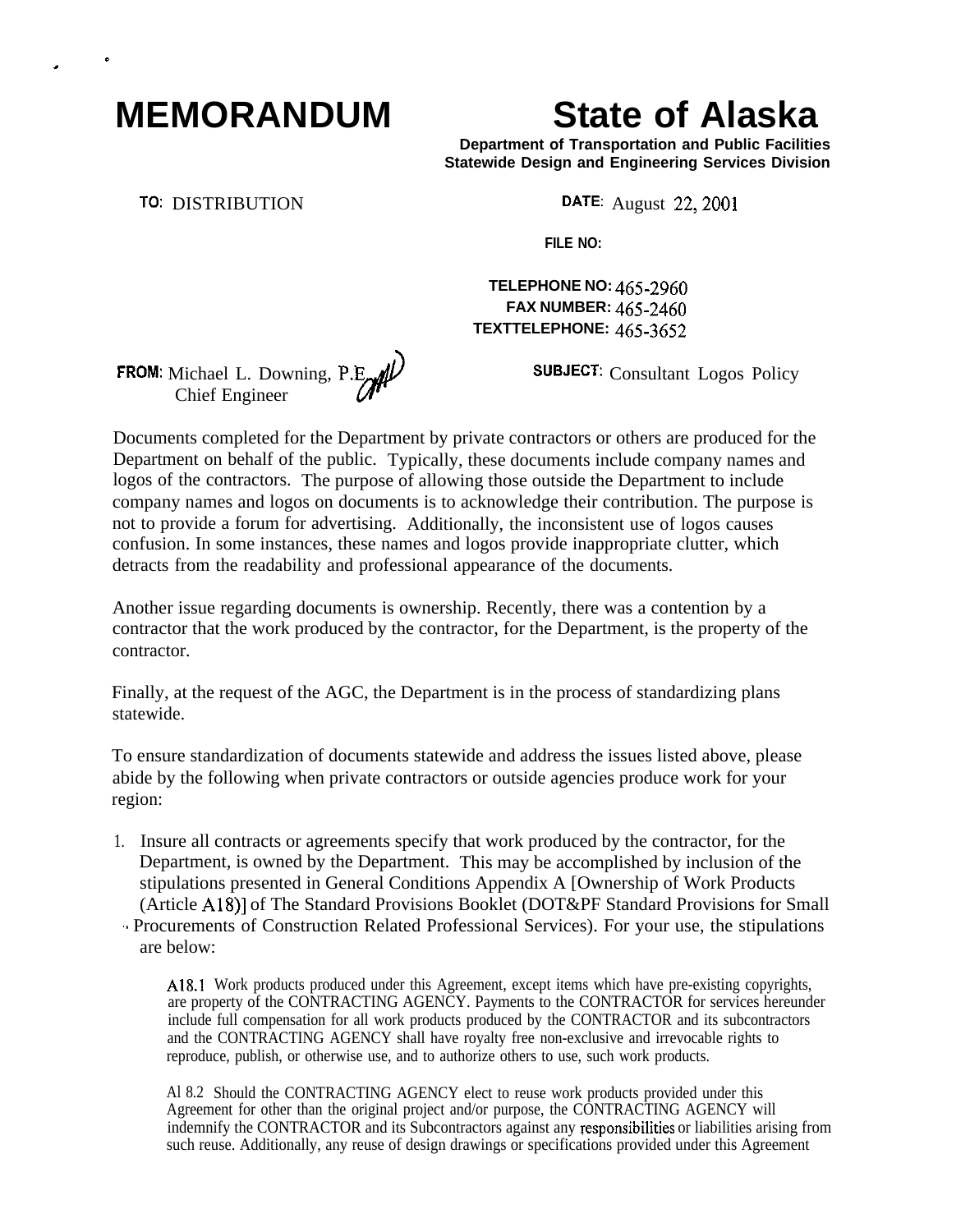must be limited to conceptual or preliminary use for adaptation and the original CONTRACTOR's or Subcontractor's signature, professional seals and dates removed. Such reuse of drawings and specifications, which require professional seals and dates removed, will be signed, sealed and dated by the professional who is in direct supervisory control and responsible for all adaptation.

2. Identify private contractors or other public agencies involved in the development of plans for the Department by including the company name in the same box with the engineer's seal, either directly above or directly below the seal, on each plan sheet. No contractor or public agency logos, other than the Department's, are allowed anywhere in the plans, Use lettering that is  $1/16$ " or less in height on  $11$ " x  $17$ " plan sheets, and use the same font as other lettering of similar size on the plan sheet. Use the format:

## ,PLANS DEVELOPED BY: COMPANY NAME

- 3. Documents (electronic or hard copy) such as:
	- special provisions
	- engineering reports
	- . environmental documents
	- . other miscellaneous publications

that are prepared by private contractors or public agencies other than the Department, shall include the contractor or agency name, in the format outlined in No. 2 above, at the bottom right of the first page, cover sheet, or title sheet, only. No contractor or agency logos, other than those of the Department, are allowed. The lettering shall be of the same type as other lettering of the same size elsewhere on the cover sheet or in the document body.

Company or agency letterhead, other than the Department's, may be allowed as exhibits in document appendices only.

4. The only logos, other than the Department's, allowed on any electronic or hard copy document produced by, or for, the Department, are those of public agencies that provide the majority of funding for the document.

Implement item 1 immediately for all new contracts. Implement items 2, 3, and 4 by October 1, 2001.

## DISTRIBUTION:

Dave Bloom, P.E., Preconstruction Engineer, Northern Region D&ES Billy Connor, Research Manager, Northern Region D&ES Duane Doerflinger, P.E., Preconstruction Standards Engineer, HQ D&ES Robert Doll, Regional Director, Southeast Region David Eberle, P.E., Regional Director, Central Region Gary Hogins, P.E., Chief, Design & Construction Standards, HQ D&ES